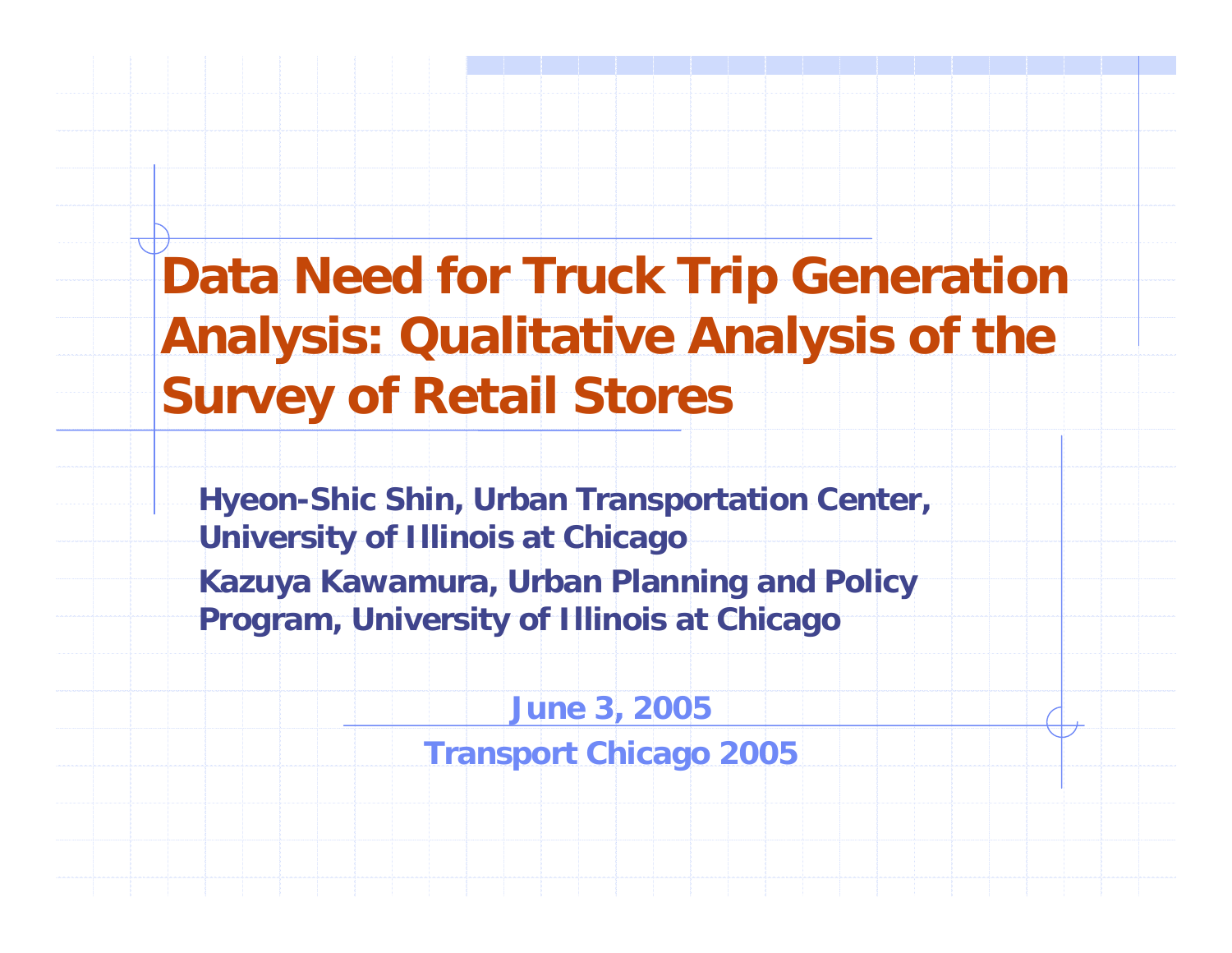### Outline of Presentation

- 1. Recent Trends
- 2. TTG Analysis & Problems
- 3. Goal, Premises & Framework
- 4. Data Collection Strategy
- 5. Preliminary Observation
- 6. Future Research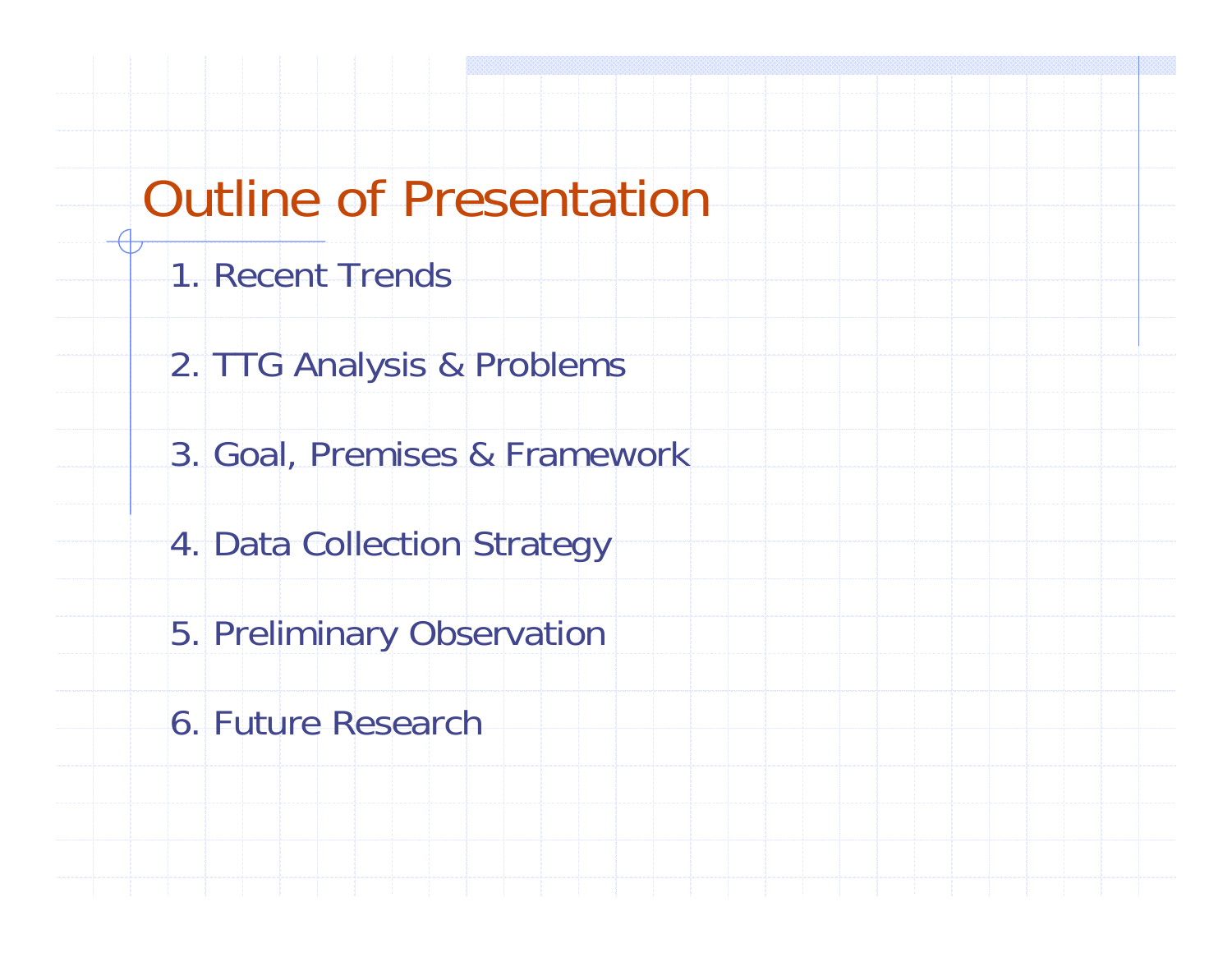### Recent Trends

Truck Dominance in Urban Areas

Adoption of sophisticated goods movement strategies

Need to study the impacts of increasing truck traffic in urban areas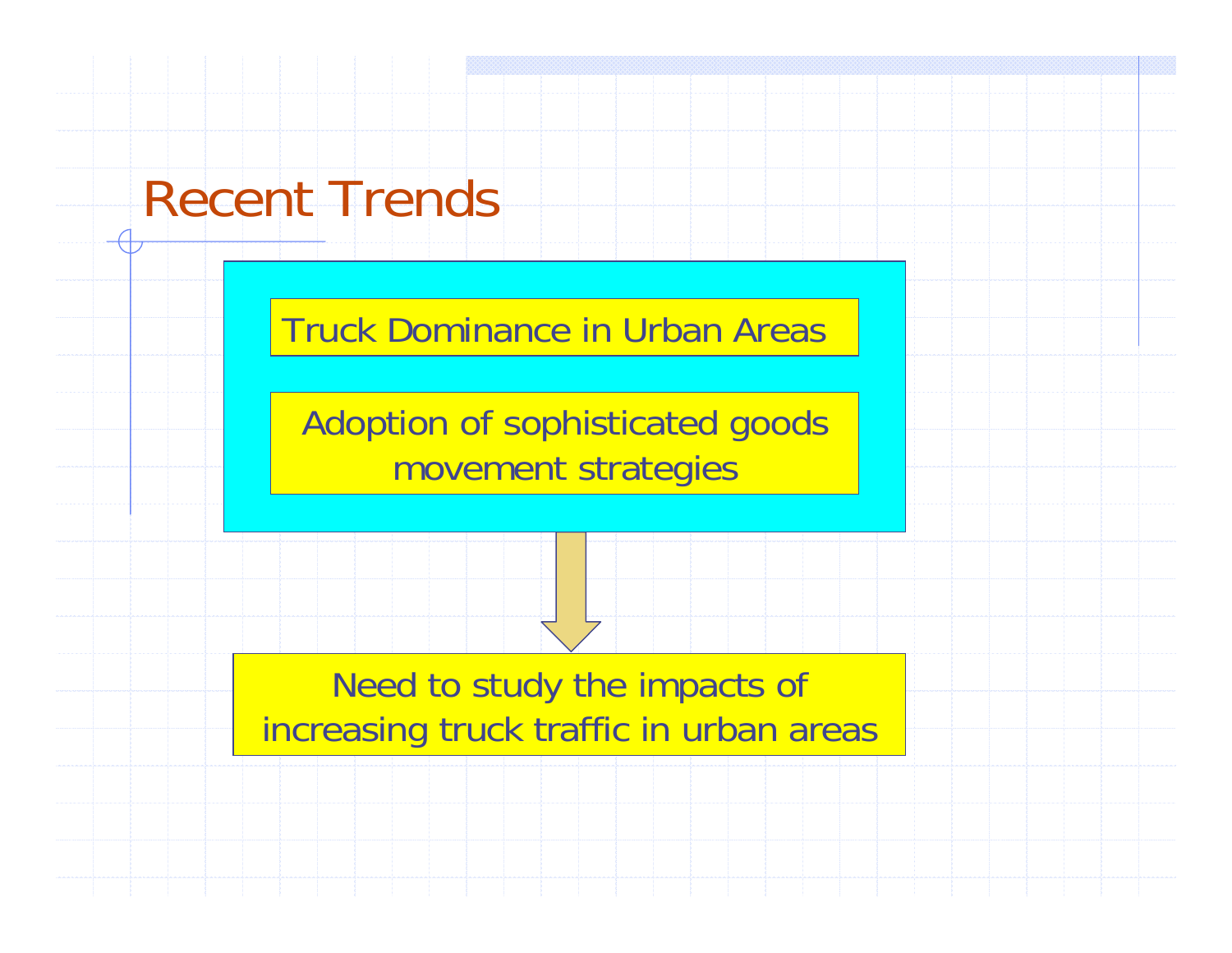# Truck Trip Generation (TTG) Analysis

◆ The 1<sup>st</sup> step toward understanding the impacts of truck traffic

◆ Estimation of the number of trucks coming in and out of a study area

◆ Accurate estimation of TTG leads to better planning and policy decision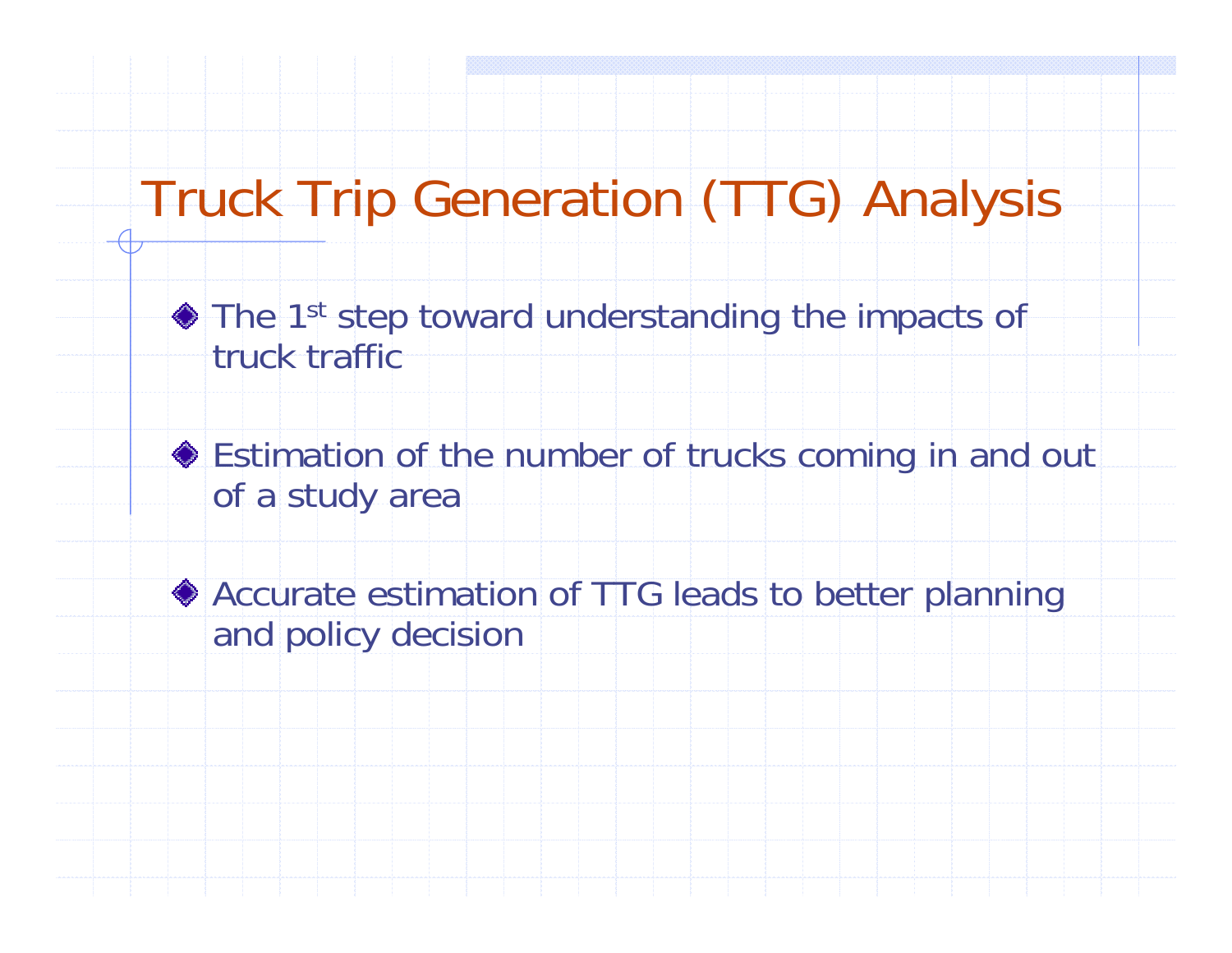### Problems for Current TTG Approach

- 1. Limited data collection efforts in the public sector
- 2. TTG at spatially aggregated level
- 3. Insensitivity to changes in goods movement behavior
- 4. No well-accepted practice in estimating TTG, especially for selecting independent variables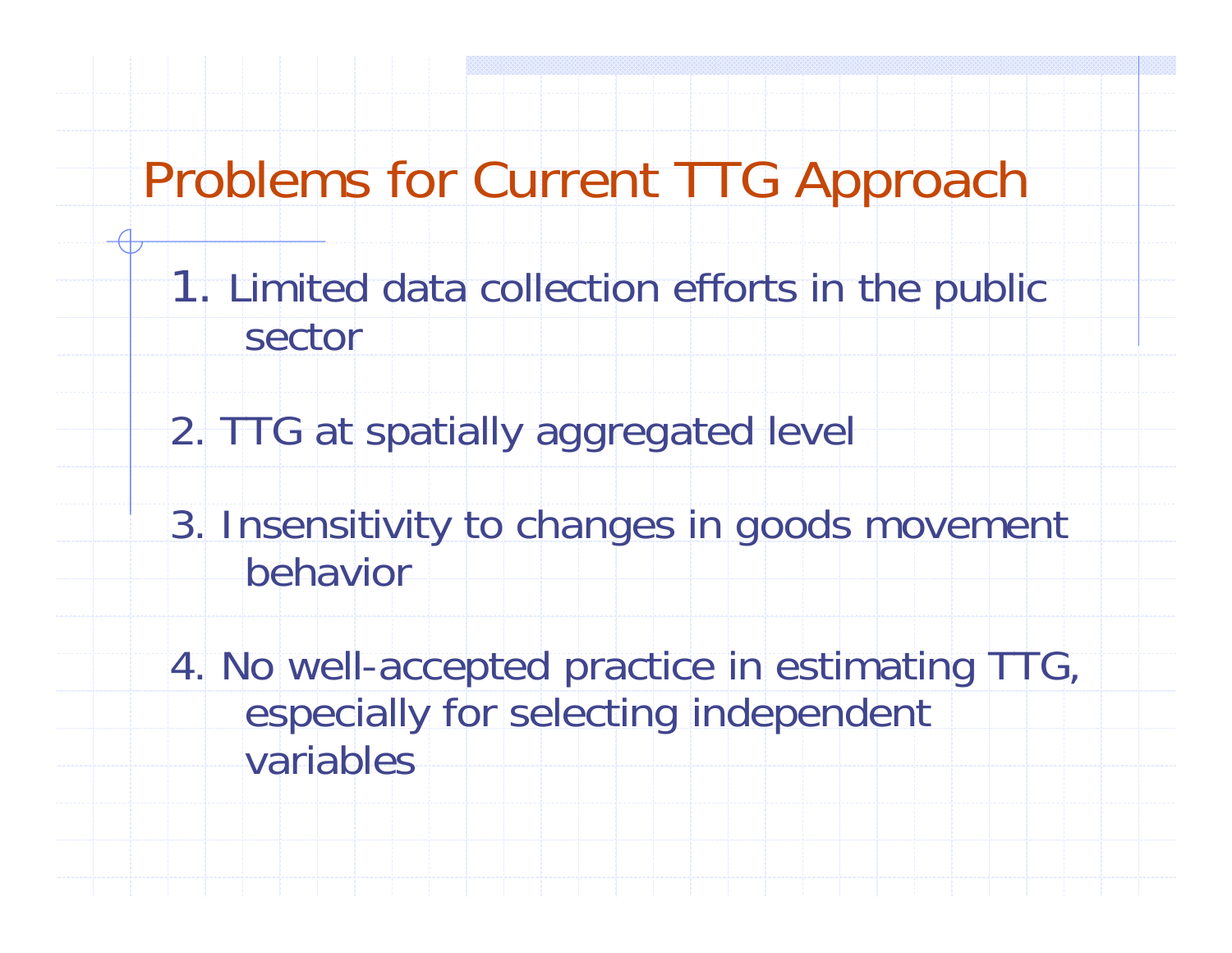### Goals

П

### Goal of the study as a whole:

П To develop a robust methodology for estimating TTG that has appropriate independent variable(s)

### This presentation:

- П Suggest a new framework for TTG,
	- Discuss the data collection efforts, and
- $\overline{\phantom{a}}$ Discuss the preliminary observation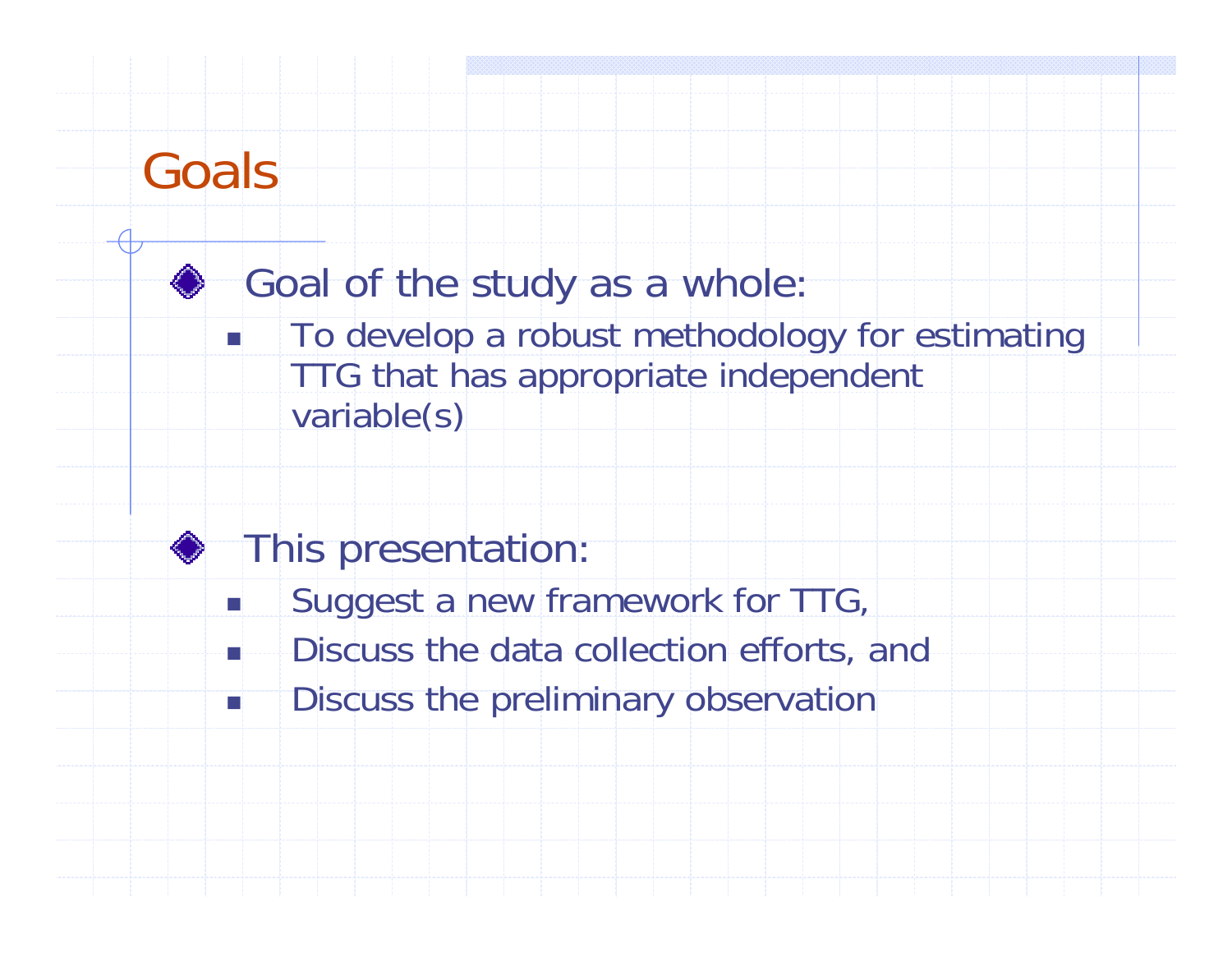### Premises

**TTG** is measured and predicted better at the individual business (disaggregate) level and should be summed up to produce a spatially aggregated  $TTG \rightarrow$  Bottom-up approach.

◆ Businesses in a similar sector (e.g. same SIC) may have similar TTG characteristics.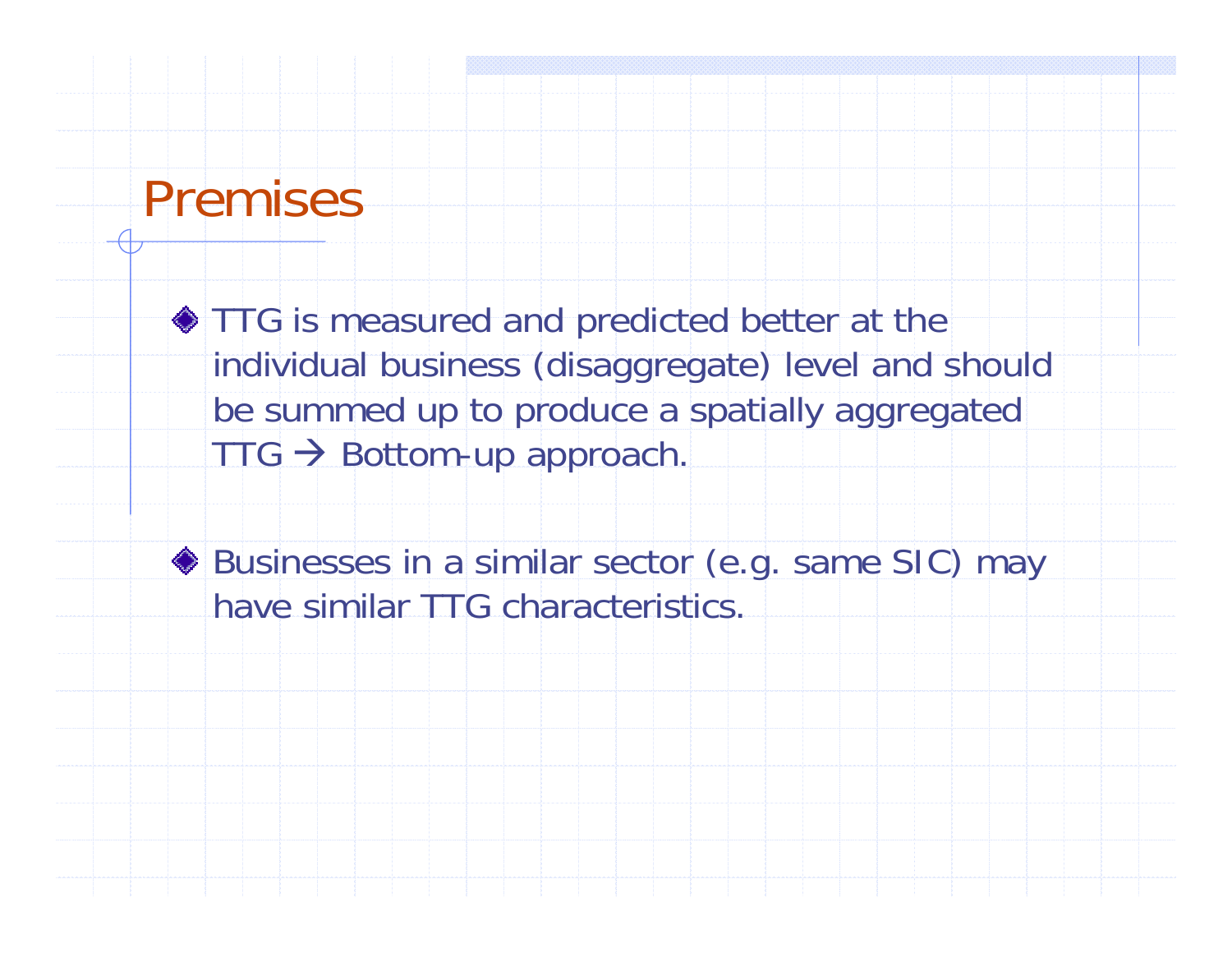### Framework

#### Consumer Demanc

#### **Retail Store**

**Types of Commodities**

- Turnover rate
- -Size & Weight

#### **Operations**

- Long-term factors
- Short-term factors

Big Box DC Non-Big Box DC

#### Manufacturers & Vendors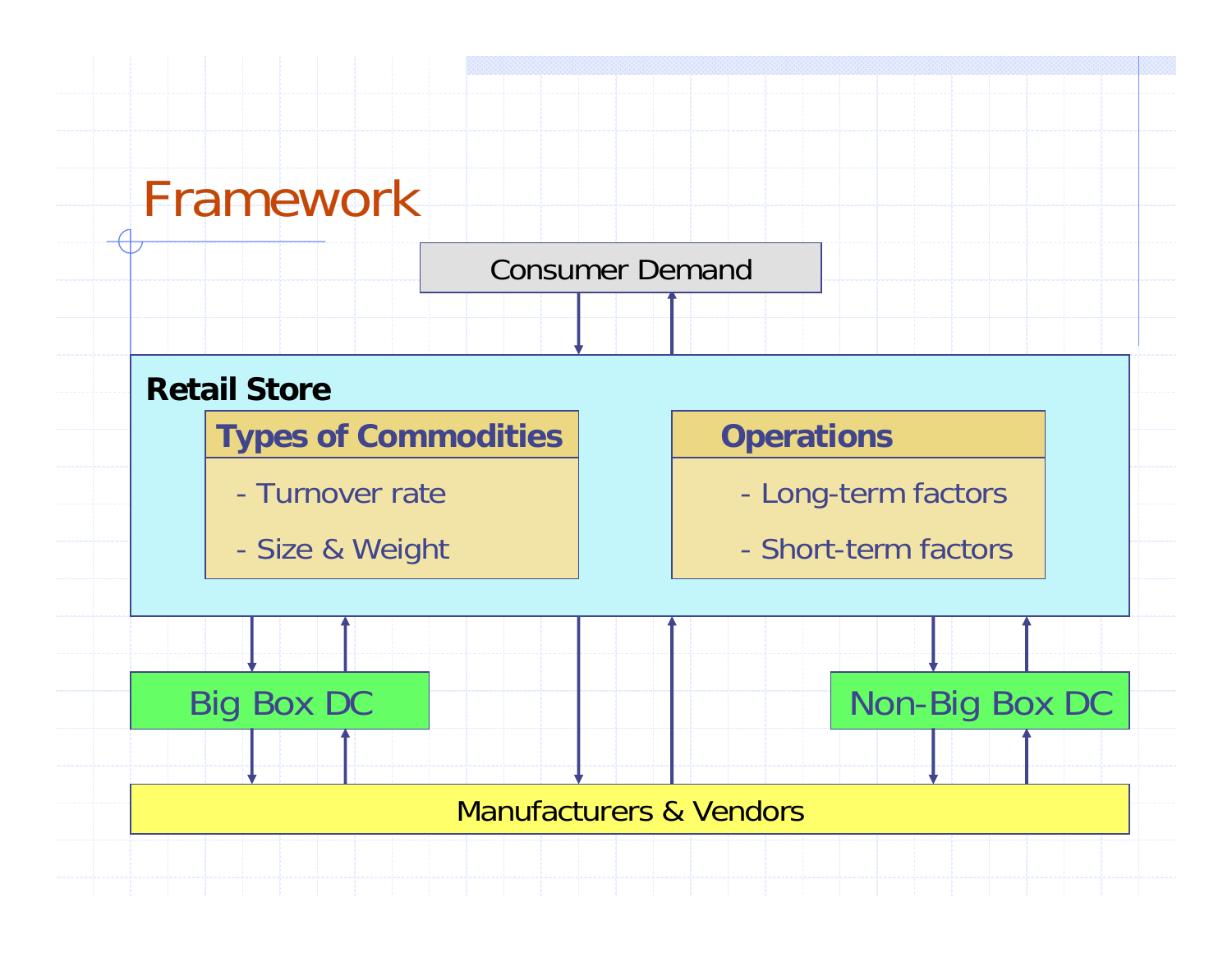### **1. Building the Knowledge Base**

- $\rightarrow$  Conduct "Preliminary Discussions" with field experts
	- To get a grasp on the relationships b/w TTG and business decisions at various levels
	- To understand day-to-day activities of businesses and their terminology
	- To understand freight truck issues from the perspectives of logistics and supply chain management
	- To decide sectors of industry that would be rich sources of data and also cooperative Æ **Routing schedule between DCs and Retail Stores**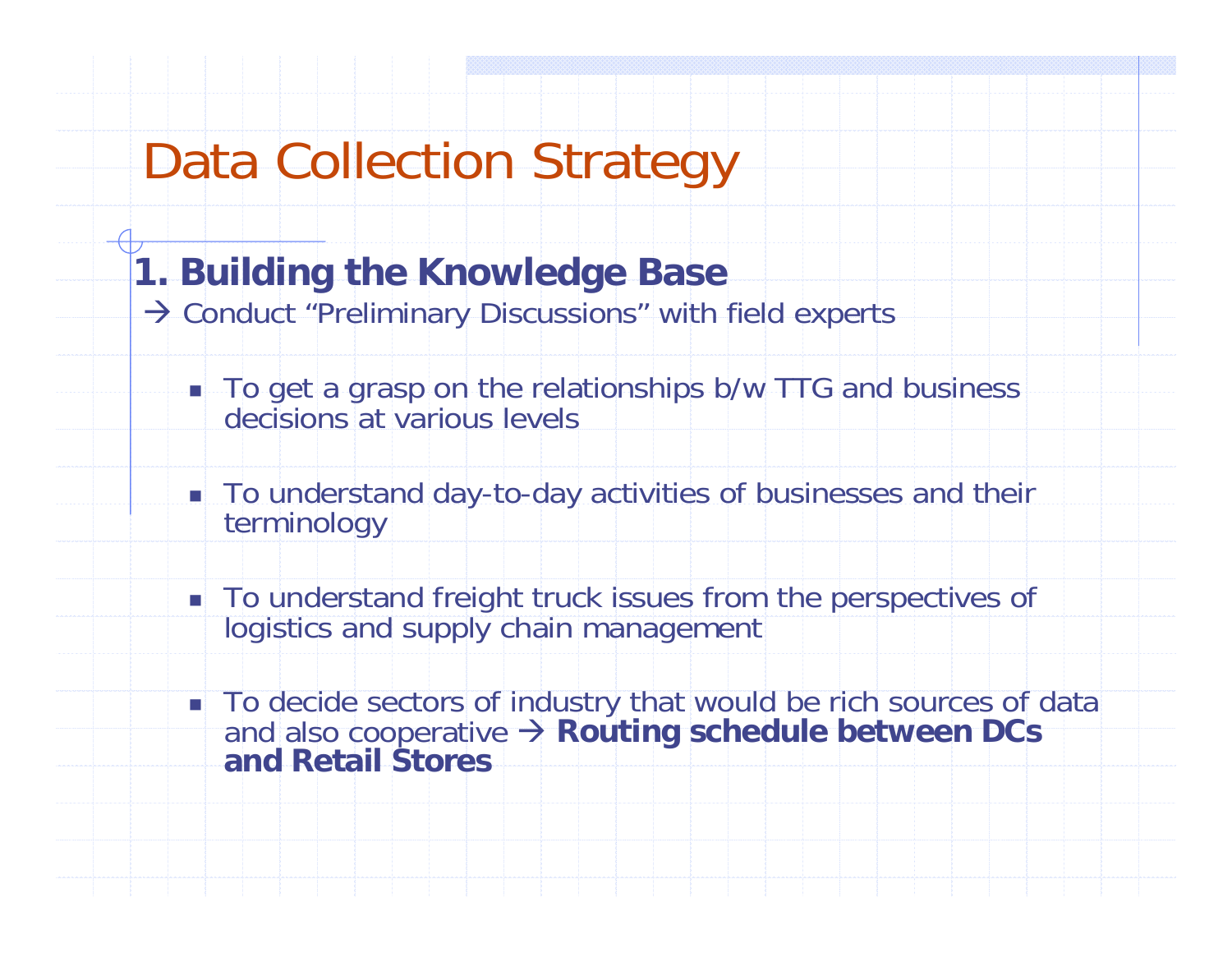#### **2. Creating Contact Information**

**Diangle 10 Contacts from membership directories of** professional organizations  $\rightarrow$  the most efficient approach for building a contact list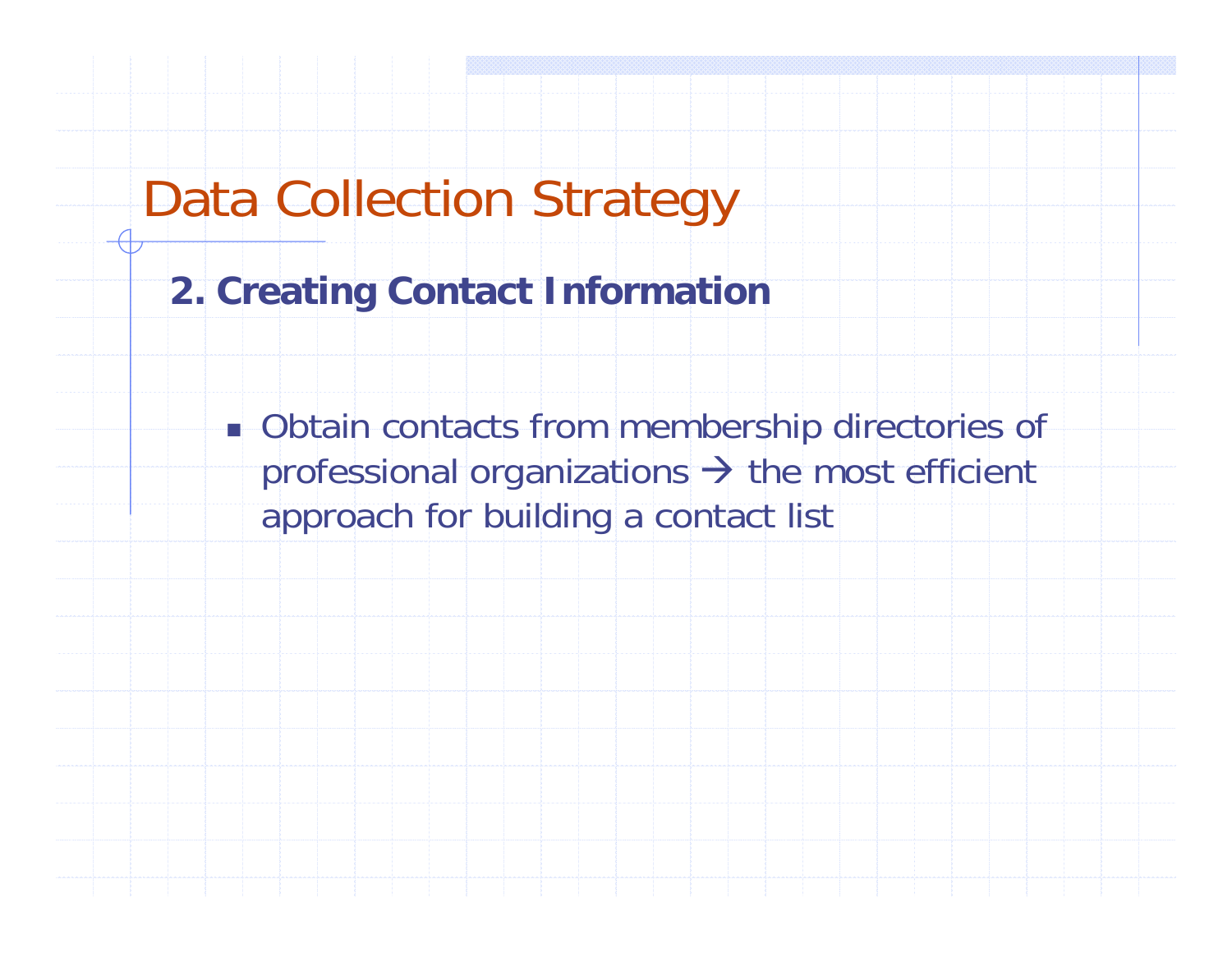#### **3. Data Wish List**

- $\blacksquare$  To document the types of data and possible sources where the information could be found
- **Flexible approach but time consuming** 
	- Follow-up phone calls or visit a site to go over the list
	- Terminology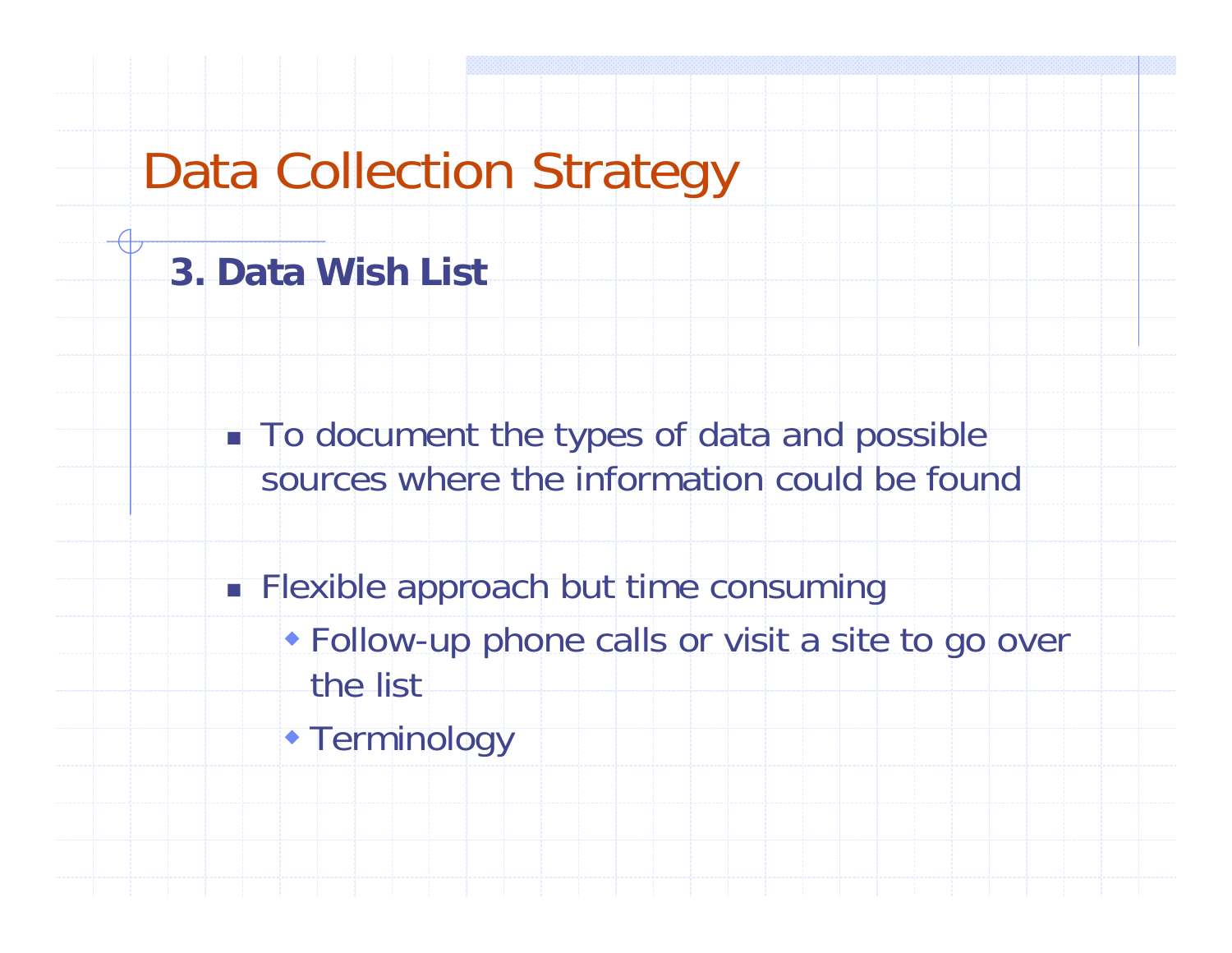#### **4. Survey**

| Strategy                                      | Chains             | SIC* | Response<br>Rate | Numer of<br><b>Stores</b> | Advantage                  | Disadvantage                                                                     |  |  |
|-----------------------------------------------|--------------------|------|------------------|---------------------------|----------------------------|----------------------------------------------------------------------------------|--|--|
| <b>Distributing</b>                           | Furniture A        | 5712 |                  | 76                        | * Detailed replenishment   | * Extremely low response rate<br>* Time consuming<br>* No consistent information |  |  |
| Survey                                        | Shoe A             | 5661 | 4% (3/75)        | 259                       | schedule with routing plan |                                                                                  |  |  |
| Questionnaire                                 | Apparel A          | 5632 |                  | n/a                       |                            |                                                                                  |  |  |
| to Distribution                               | Subtotal           |      |                  | 335                       |                            |                                                                                  |  |  |
| <b>Visiting Stores</b>                        | <b>Furniture B</b> | 2511 | 100%<br>(4/4)    | 4                         | * Cooperative              | * No detail information                                                          |  |  |
|                                               | <b>Furniture C</b> | 5719 | 100%<br>(6/6)    | 6                         |                            | * Time consuming                                                                 |  |  |
|                                               | Furniture D        | 2512 | 100%<br>(6/6)    | $12 -$                    |                            |                                                                                  |  |  |
|                                               | Subtotal           |      | 100%<br>(16/16)  | 22                        |                            |                                                                                  |  |  |
|                                               |                    |      | 44.4%            |                           | Somewhat responsive        | * No detail information                                                          |  |  |
|                                               | Furniture E        | 5719 | (16/36)          | 16                        |                            |                                                                                  |  |  |
| <b>Phone Survey</b><br>(Individual<br>Stores) | Shoe B             | 5661 | 67.5%<br>(27/40) | 27                        | * Low cost                 |                                                                                  |  |  |
|                                               | Shoe C             | 5661 | 50%<br>(10/20)   | 10 <sup>°</sup>           |                            |                                                                                  |  |  |
|                                               | Shoe d             | 3149 | 79.2%<br>(19/24) | 19                        |                            |                                                                                  |  |  |
|                                               | Subtotal           |      | 60%<br>(72/120)  | 72                        |                            |                                                                                  |  |  |
| <b>Total</b>                                  |                    |      |                  | 429                       |                            |                                                                                  |  |  |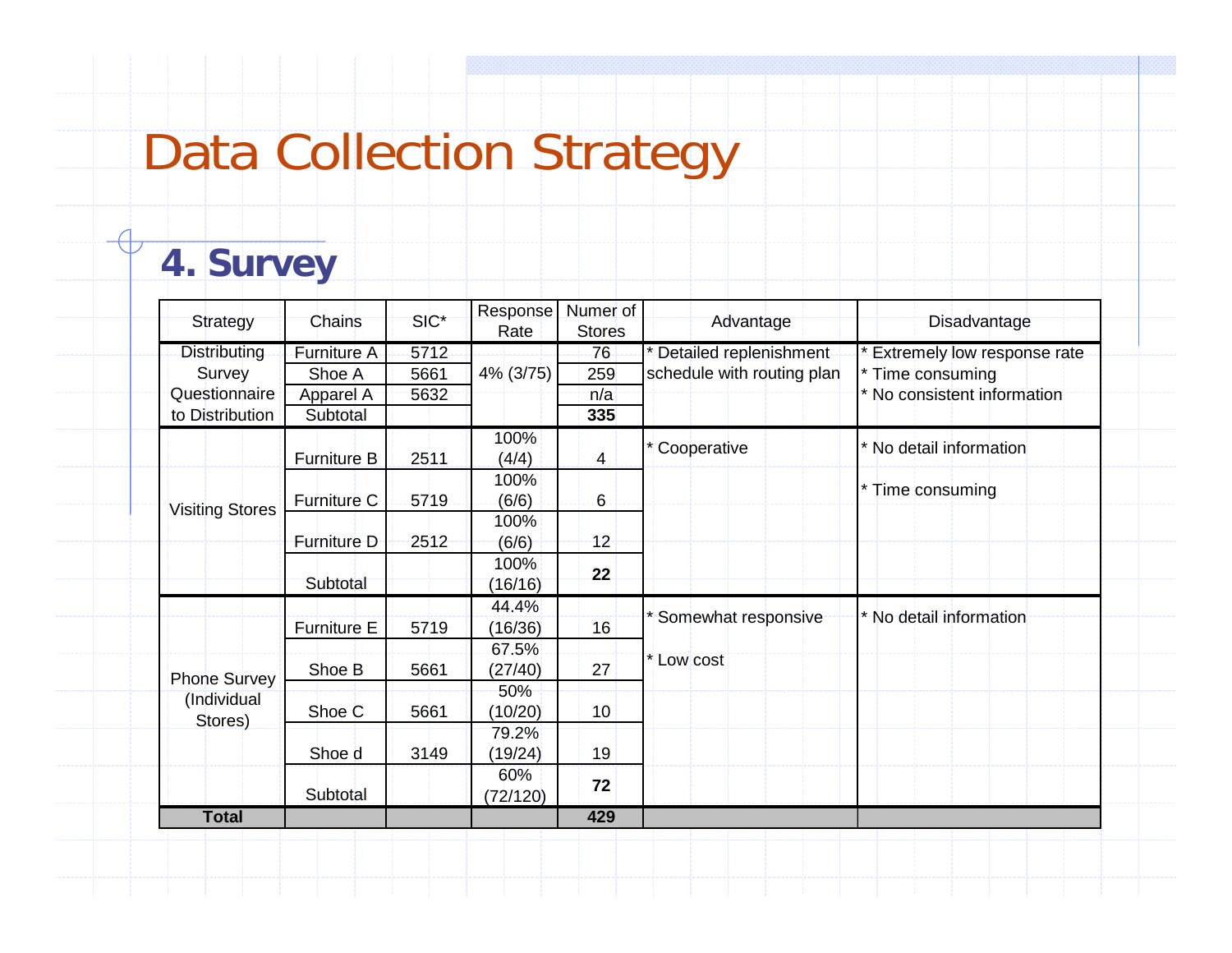### 1. Highly standardized routing schedule

|                 | <b>Chains</b> | <b>Number of Deliveries</b> | <b>Truck Types</b> | Coverage per routing | <b>SIC</b> |
|-----------------|---------------|-----------------------------|--------------------|----------------------|------------|
|                 | $\mathcal{A}$ | 1 or 2                      | Semi               | 2-4 stores           | 5712       |
|                 | B             |                             | Semi               | n/a                  | 2511       |
| <b>Funiture</b> |               | 5                           | <b>UPS</b>         | n/a                  | 5719       |
|                 |               |                             | Semi               | n/a                  | 2512       |
|                 | F             | $1$ or $2$                  | Semi               | n/a                  | 5719       |
| Shoe            | A             |                             | Semi               | 3-5 stores           | 5611       |
|                 | B             | $\mathfrak{D}$              | Semi               | n/a                  | 5611       |
|                 |               |                             | Semi               | n/a                  | 5611       |
|                 |               |                             | Semi               | n/a                  | 3149       |
|                 |               |                             |                    |                      |            |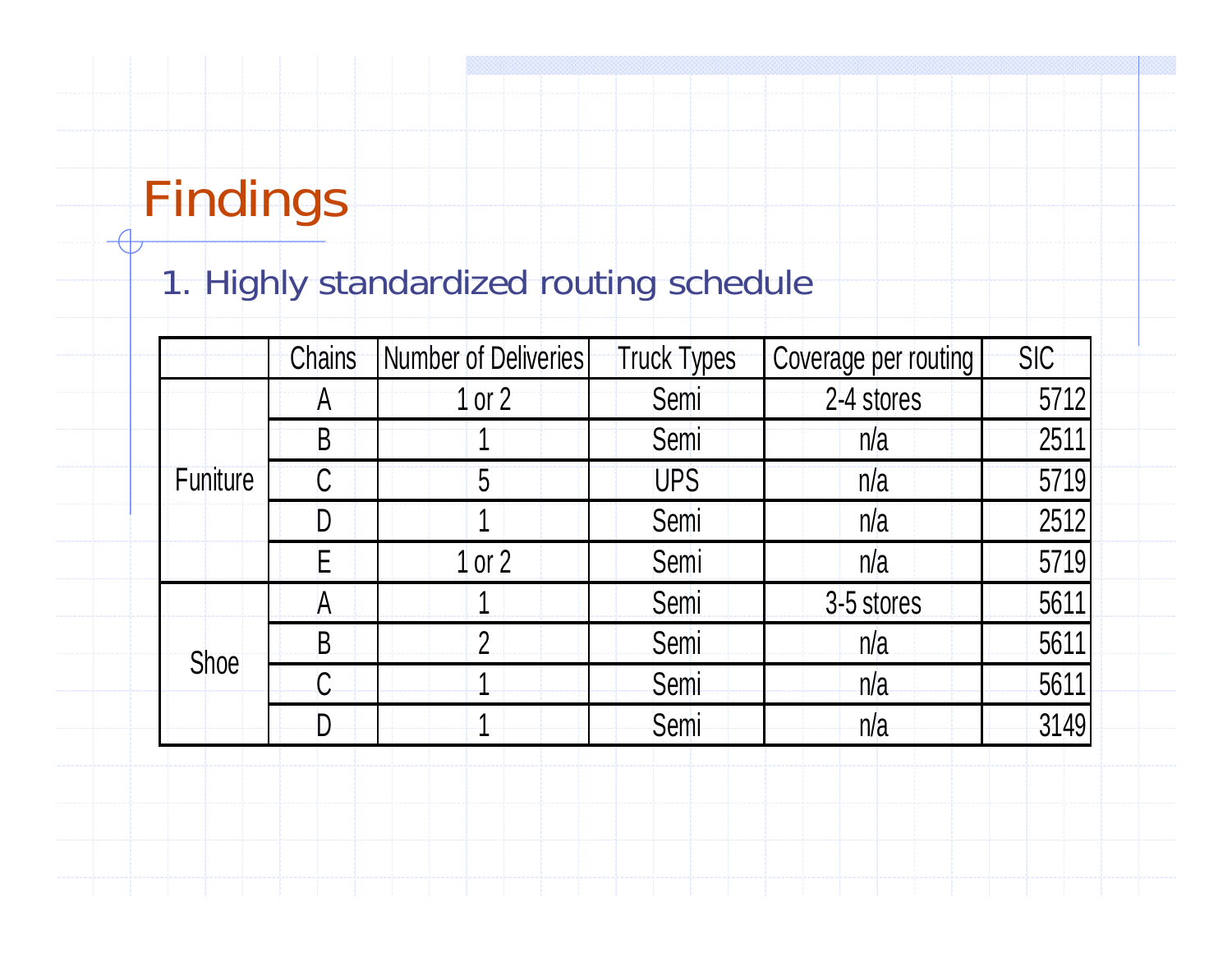2. Furniture Chains: direct delivery from DC to customers

3. No clear standard for business classification

- 4. Push to pull logistics
	- **E.** Change of delivery frequency and size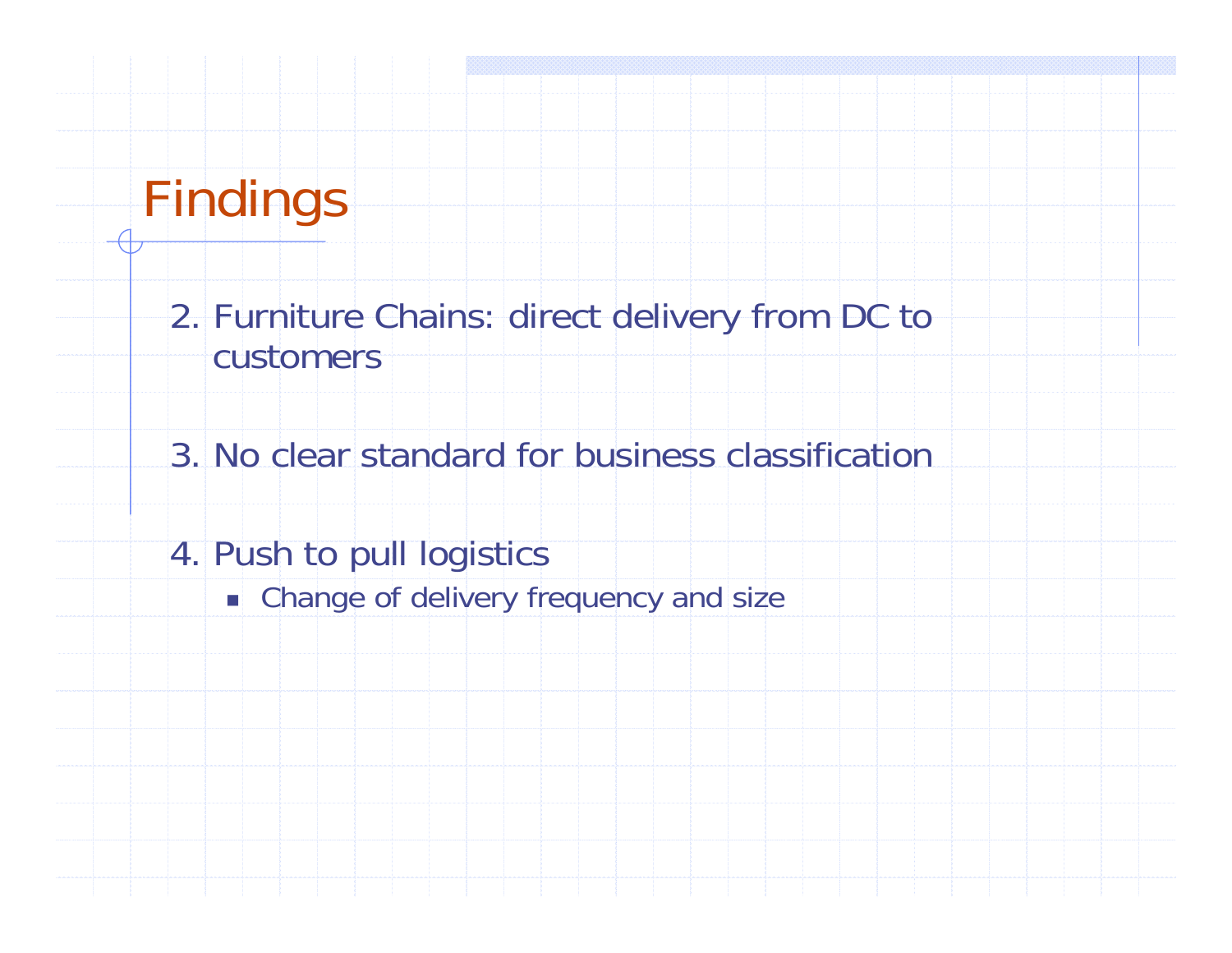#### 5. Seasonal variation of Shoe Chain A

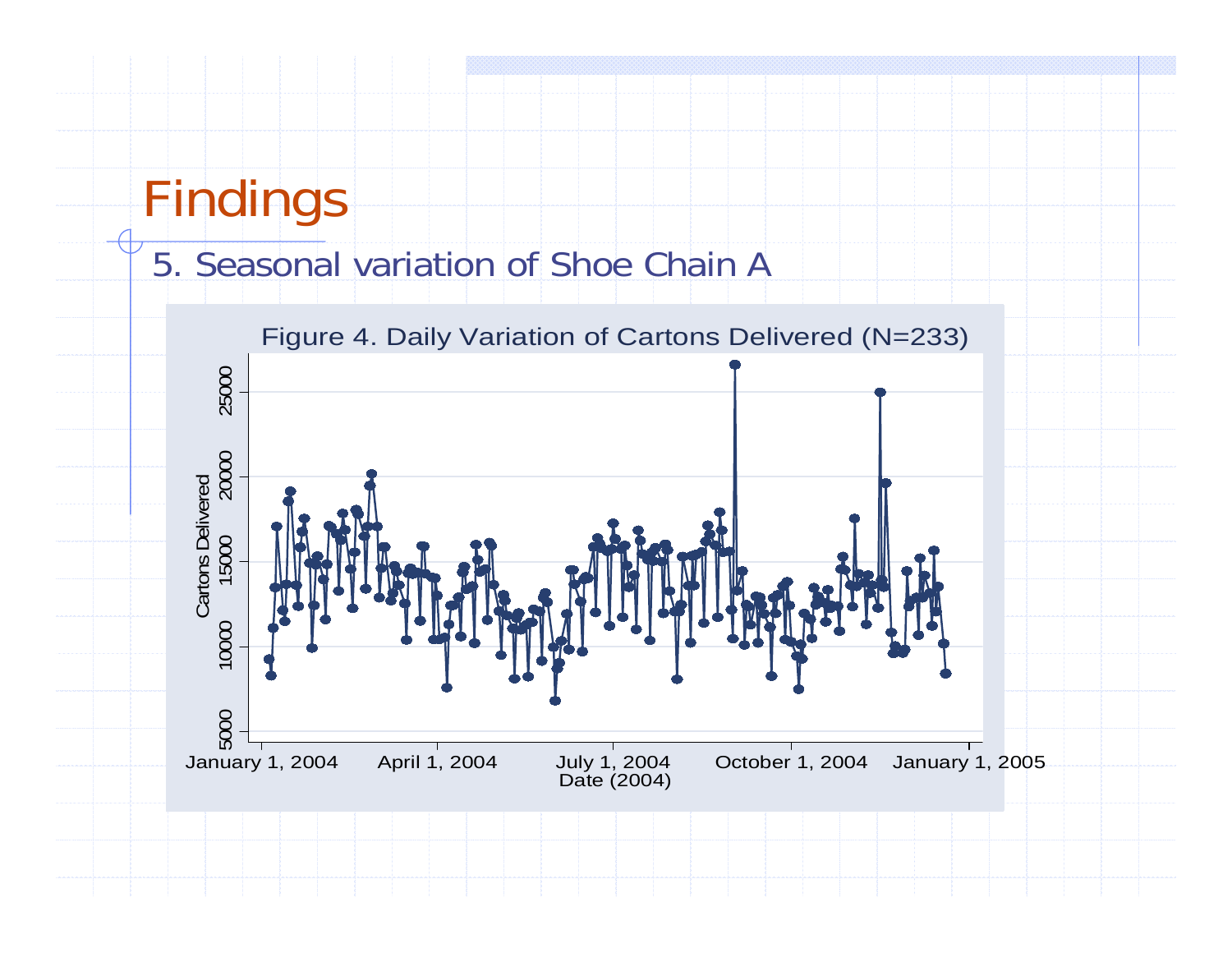### 6. Location characteristics and store types (Furniture Chain A)

| <b>By Location Characteristics</b> |                 |                   |      |                 |                   |      |                 |                   |      |  |
|------------------------------------|-----------------|-------------------|------|-----------------|-------------------|------|-----------------|-------------------|------|--|
|                                    |                 | Mall              |      |                 | Off-mall          |      |                 | Outlet            |      |  |
| Delivery/<br>Week                  | N               | Mean<br>(pallets) | S.D. | N               | Mean<br>(pallets) | S.D. | $\mathsf{N}$    | Mean<br>(pallets) | S.D. |  |
|                                    | 28              | 8.71              | 1.96 | 15              | 9.47              | 2.64 | 8 <sup>1</sup>  | 11.88             | 2.7  |  |
| 2                                  | 6               | 8.33              | 1.86 | 10 <sup>1</sup> | 7.2               | 3.8  | 2 <sub>1</sub>  | 9.5               | 0.71 |  |
| Total                              | 34              | 8.65              | 1.92 | 25              | 8.56              | 3.28 | 10 <sub>l</sub> | 11.4              | 2.59 |  |
| <b>By Store Characteristics</b>    |                 |                   |      |                 |                   |      |                 |                   |      |  |
|                                    | Combo           |                   |      |                 | Conventional      |      |                 | Outlet            |      |  |
| Delivery/<br>Week                  | Ń               | Mean<br>(pallets) | S.D. | $\mathsf{N}$    | Mean<br>(pallets) | S.D. | $\mathsf{N}$    | Mean<br>(pallets) | S.D. |  |
|                                    |                 | 7                 | n/a  | 42              | 9.02              | 2.23 | 8               | 11.88             | 2.7  |  |
| $\overline{2}$                     | 9               | $6 \mid$          | 1.73 | $\overline{7}$  | 7.2               | 3.5  | 2 <sub>1</sub>  | 9.5               | 0.71 |  |
| Total                              | 10 <sup>1</sup> | 6.1               | 1.63 | 49              | 9.12              | 2.41 | 10 <sub>l</sub> | 11.4              | 2.59 |  |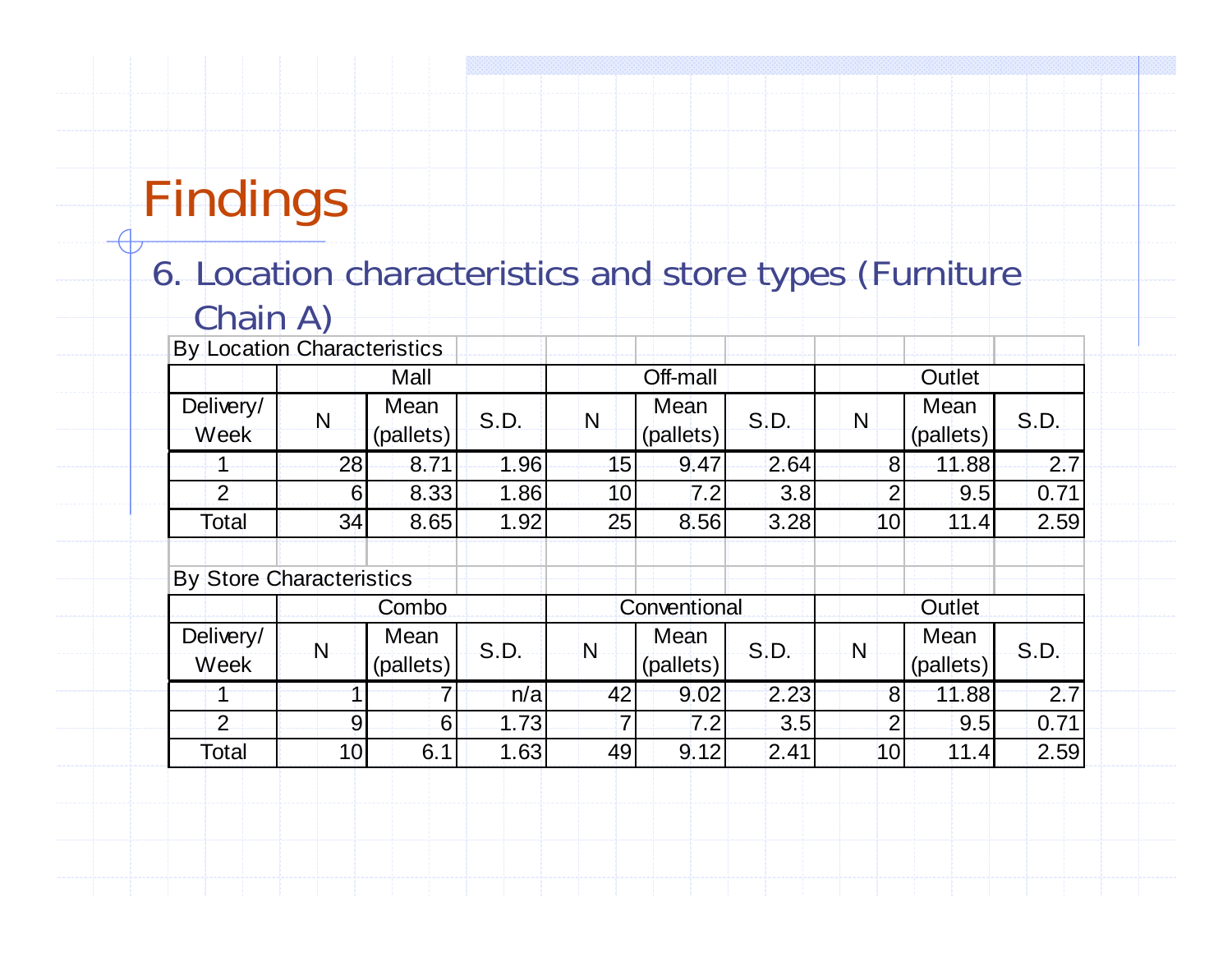#### 7. Socio-economic influence (Furniture Chain A)